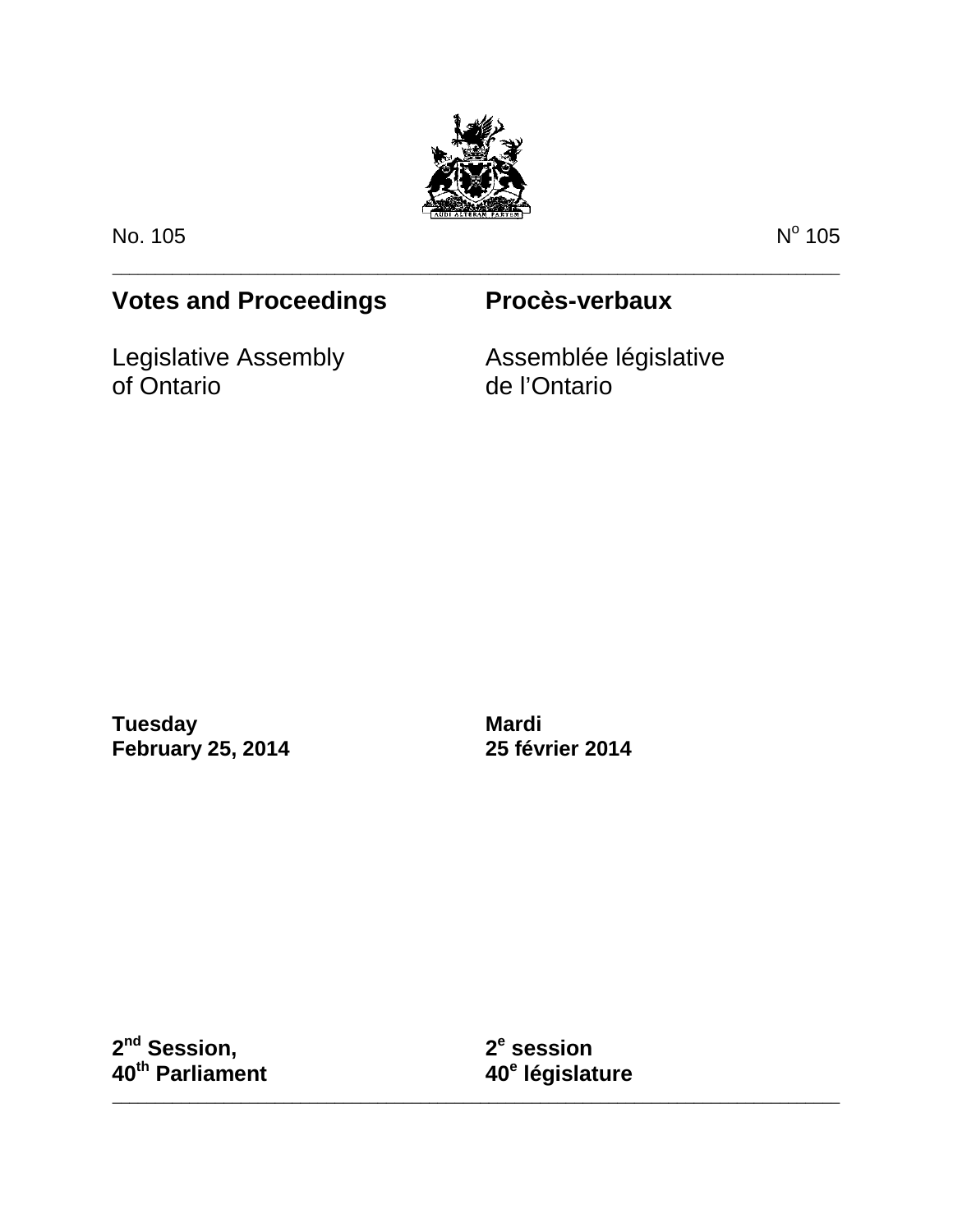# **ORDERS OF THE DAY ORDRE DU JOUR**

Second Reading of Bill 161, An Act with respect to immigration to Ontario and a related amendment to the Regulated Health Professions Act, 1991.

Debate arose and after some time the House recessed at 10:13 a.m.

# **10:30 A.M. 10 H 30**

The Speaker informed the House, Le Président a informé la Chambre,

That the Clerk has received from the Chief Electoral Officer and laid upon the Table the following certificate of a by-election:-

\_\_\_\_\_\_\_\_\_\_\_\_

# ELECTORAL DISTRICT OF THORNHILL – GILA MARTOW

### PROVINCE OF ONTARIO

Mrs. Deborah Deller Clerk of the Legislative Assembly Room 104 Legislative Building Queen's Park Toronto, Ontario M7A 1A2

## Dear Mrs. Deller:

A Writ of Election dated the Fifteenth day of January, 2014, was issued by the Honourable Lieutenant Governor of the Province of Ontario, and was addressed to Anna Di Ruscio, Returning Officer for the Electoral District of Thornhill, for the election of a Member to represent the said Electoral District of Thornhill in the Legislative Assembly of this Province in the room of Peter Shurman who, since his election as representative of the said Electoral District of Thornhill, has resigned his seat. This is to certify that, a poll having been granted and held in Thornhill on the Thirteenth day of February, 2014, Gila Martow has been returned as duly elected as appears by the Return of the said Writ of Election, dated the

# CIRCONSCRIPTION ÉLECTORALE DE THORNHILL – GILA MARTOW

### PROVINCE DE L'ONTARIO

Madame Deborah Deller Greffière de l'Assemblée législative Édifice de l'Assemblée législative Bureau 104 Queen's Park Toronto (Ontario) M7A 1A2

#### Madame,

Un décret de convocation des électeurs et des électrices a été émis le quinzième jour de janvier 2014 par l'honorable lieutenantgouverneur de la province de l'Ontario à l'adresse de Anna Di Ruscio, directrice du scrutin de la circonscription électorale de Thornhill, en vue de l'élection d'un député pour représenter ladite circonscription électorale de Thornhill à l'Assemblée législative de la province à la place de Peter Shurman qui, depuis son élection à titre de député de ladite circonscription électorale de Thornhill, a démissionné. Nous attestons par la présente qu'un scrutin ayant été décidé et tenu dans Thornhill le treizième jour de

# **PRAYERS PRIÈRES 9:00 A.M. 9 H**

Deuxième lecture du projet de loi 161, Loi portant sur l'immigration en Ontario et apportant une modification connexe à la Loi de 1991 sur les professions de la santé réglementées.

Il s'élève un débat et après quelque temps, à 10 h 13, l'Assemblée a suspendu la séance.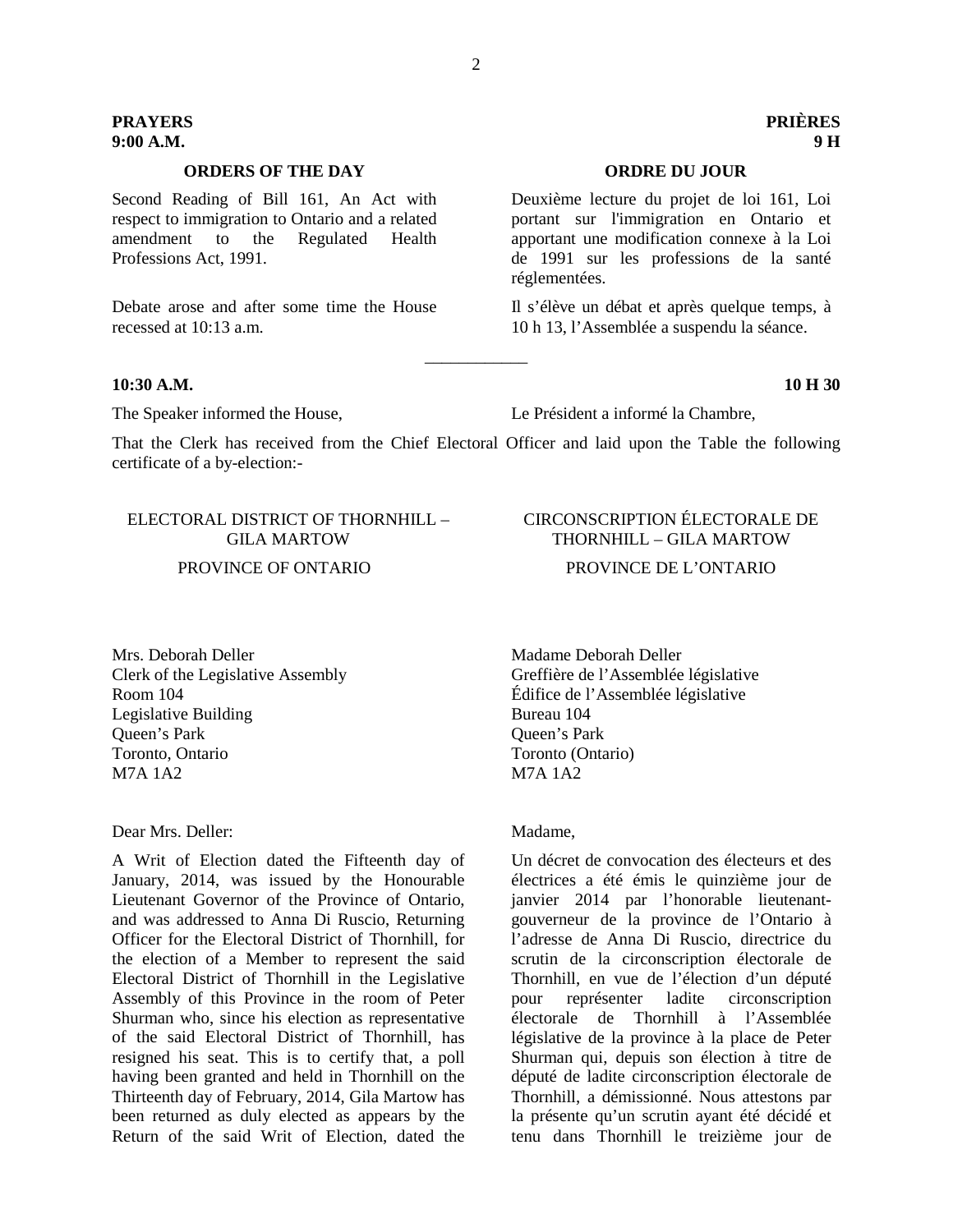Twenty-first day of February, 2014, which is now lodged of record in my office.

> GREG ESSENSA CHIEF ELECTORAL OFFICER Toronto, February 24, 2014 (Sessional Paper No. 292)

Gila Martow, Member for the Electoral District of Thornhill, having taken the Oath and subscribed the Roll, took her seat.

février 2014, Gila Martow a été dûment élue, tel qu'en fait foi le rapport de ladite élection, en date du vingt et unième jour de février 2014, qui a été déposé au registre de mon bureau.

GREG ESSENSA DIRECTEUR GÉNÉRAL DES ÉLECTIONS Toronto, le 24 février 2014 (Document parlementaire  $n^{\circ}$  292)

Gila Martow, député de la circonscription électorale de Thornhill, ayant prêté serment et signé le registre, a pris son siège.

The Speaker delivered the following ruling:- Le Président a rendu la décision suivante :-

On February 19, the Member for Timmins-James Bay raised a point of privilege relating to an unsuccessful attempt the day before by the Member for Prince Edward-Hastings, during Introduction of Bills, to receive unanimous consent to have his just-introduced Bill 156 immediately called for Second and Third Reading.

\_\_\_\_\_\_\_\_\_\_\_\_

\_\_\_\_\_\_\_\_\_\_\_\_

The Member for Timmins-James Bay noted that an open letter was later issued by the Member for Prince Edward-Hastings that asserted it was a member, or members, of the New Democratic caucus who said "no" to the request for unanimous consent.

The Member for Timmins-James Bay took particular offense to this because he asserted that his caucus was in fact in favour of the request for unanimous consent and therefore no member of the NDP would have, or did, say "no". For his part, the Member for Prince Edward-Hastings said it was and remains his honest belief that there were "noes" from the NDP caucus and that the opposite cannot be proven. And this, of course, is exactly the point of the matter - I think it is sufficient to state the obvious, that being, that on a request for unanimous consent no recording of the ayes and nays is made and therefore no record exists of which member or members might have declined their consent. The Speaker simply hears at least one "no" and the House moves on. It is therefore dangerous to make allegations about requests for unanimous consent, and even more so to attribute motive for the perceived refusal, since by their nature requests for unanimous consent are handled without debate and therefore without any opportunity for a member to state a position for or against.

It is important to note that requests for unanimous consent are required when a deviation from the Standing Orders is being sought. This is not a trivial thing, and it is perfectly within the right of any member to object, and no justification needs to be made for doing so. In the case of the request by the Member for Prince Edward-Hastings, his bill had just been introduced and no other member of the Assembly had even seen it yet. From my perspective it seems a bit unfair to put other members in that position, and uncharitable to criticise when the House does not blindly agree. In saying this, I note that more and more we seem to be seeing requests for unanimous consent that in my opinion are frankly engineered to be declined, so that some sort of political advantage can be taken by the so-called "aggrieved party" that did not get its way. I can't say that I approve of this when it occurs but I also have to note that during my Speakership I have seen this tactic used by all parties in this House and I am satisfied enough by the evidence before me that this is another one of those instances. Being the victim of an ill-advised but all-too-common political tactic does not rise to an abuse of any parliamentary privilege.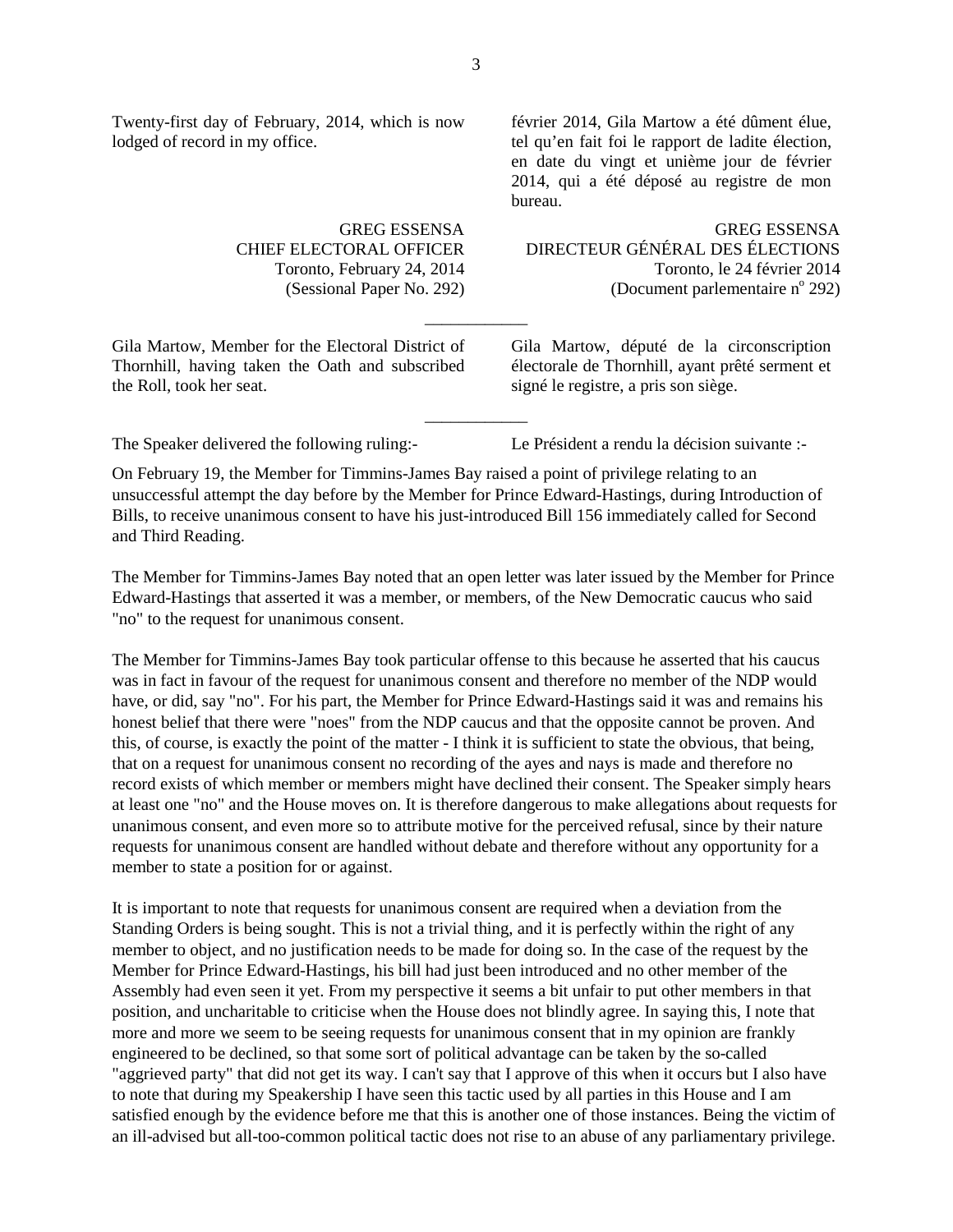I do not want to seem dismissive of the point raised by the Member for Timmins-James Bay, however, and want to address the ruling from the Canadian House of Commons that the Member for Timmins-James Bay pointed out. As that ruling makes clear, it could amount to a breach of privilege if anyone, including a member of this Assembly, were to deliberately misrepresent parliamentary proceedings, whatever the motivation for doing so, or its result. In this case, there are no actual vote records involved since, as I pointed out, none are recorded on requests for unanimous consent. The Members for Timmins-James Bay and Prince Edward-Hastings are left having a dispute that the Speaker cannot resolve. I therefore cannot find that a *prima facie* case has been made out.

\_\_\_\_\_\_\_\_\_\_\_\_

\_\_\_\_\_\_\_\_\_\_\_\_

# **ORAL QUESTIONS QUESTIONS ORALES**

# **DEFERRED VOTES VOTES DIFFÉRÉS**

Carried on the following division:- Adoptée par le vote suivant :-

Motion on Interim Supply. La motion de crédits provisoires.

| Albanese       | <b>DiNovo</b> |
|----------------|---------------|
| Armstrong      | Duguid        |
| Balkissoon     | Fife          |
| Berardinetti   | Flynn         |
| Bisson         | Forster       |
| <b>Bradley</b> | Fraser        |
| Campbell       | Gates         |
| Cansfield      | Gélinas       |
| Chan           | Gerretsen     |
| Chiarelli      | Gravelle      |
| Colle          | Hatfield      |
| Coteau         | Hoskins       |
| Crack          | Hunter        |
| Damerla        | Jaczek        |
| Del Duca       | Jeffrey       |
| Delaney        | Kwinter       |
| Dickson        |               |
|                |               |

#### AYES / POUR - 65

| Leal                                | Piruzza       |
|-------------------------------------|---------------|
|                                     |               |
| <b>MacCharles</b>                   | Prue          |
| Mangat                              | Oaadri        |
| Marchese                            | Sandals       |
| Matthews                            | Sattler       |
| Mauro                               | Schein        |
| McMeekin                            | Sergio        |
| McNeely                             | Singh         |
| Meilleur                            | Sousa         |
| Miller (Hamilton East-Stoney Creek) | Tabuns        |
| Milloy                              | Takhar        |
| Moridi                              | Taylor        |
| Murray                              | Vanthof       |
| Naqvi                               | Wong          |
| Natyshak                            | Wynne         |
| Orazietti                           | <b>Zimmer</b> |

# NAYS / CONTRE - 35

| Arnott         | Holyday  | McDonell                     | Pettapiece      |
|----------------|----------|------------------------------|-----------------|
| <b>Barrett</b> | Hudak    | McKenna                      | Scott           |
| Chudleigh      | Jackson  | McNaughton                   | Smith           |
| Clark          | Jones    | Miller (Parry Sound-Muskoka) | <b>Thompson</b> |
| Dunlop         | Klees    | Milligan                     | Walker          |
| Elliott        | Leone    | Munro                        | Wilson          |
| Fedeli         | MacLaren | <b>Nicholls</b>              | Yakabuski       |
| Hardeman       | MacLeod  | O'Toole                      | Yurek           |
| Harris         | Martow   | Ouellette                    |                 |

# And it was,

Ordered, That the Minister of Finance be authorized to pay the salaries of the civil servants and other necessary payments pending the voting of supply for the period commencing April 1, 2014 and ending on September 30, 2014, such payments to be charged to the proper appropriation for the 2014/2015 fiscal year, following the voting of supply.

\_\_\_\_\_\_\_\_\_\_\_\_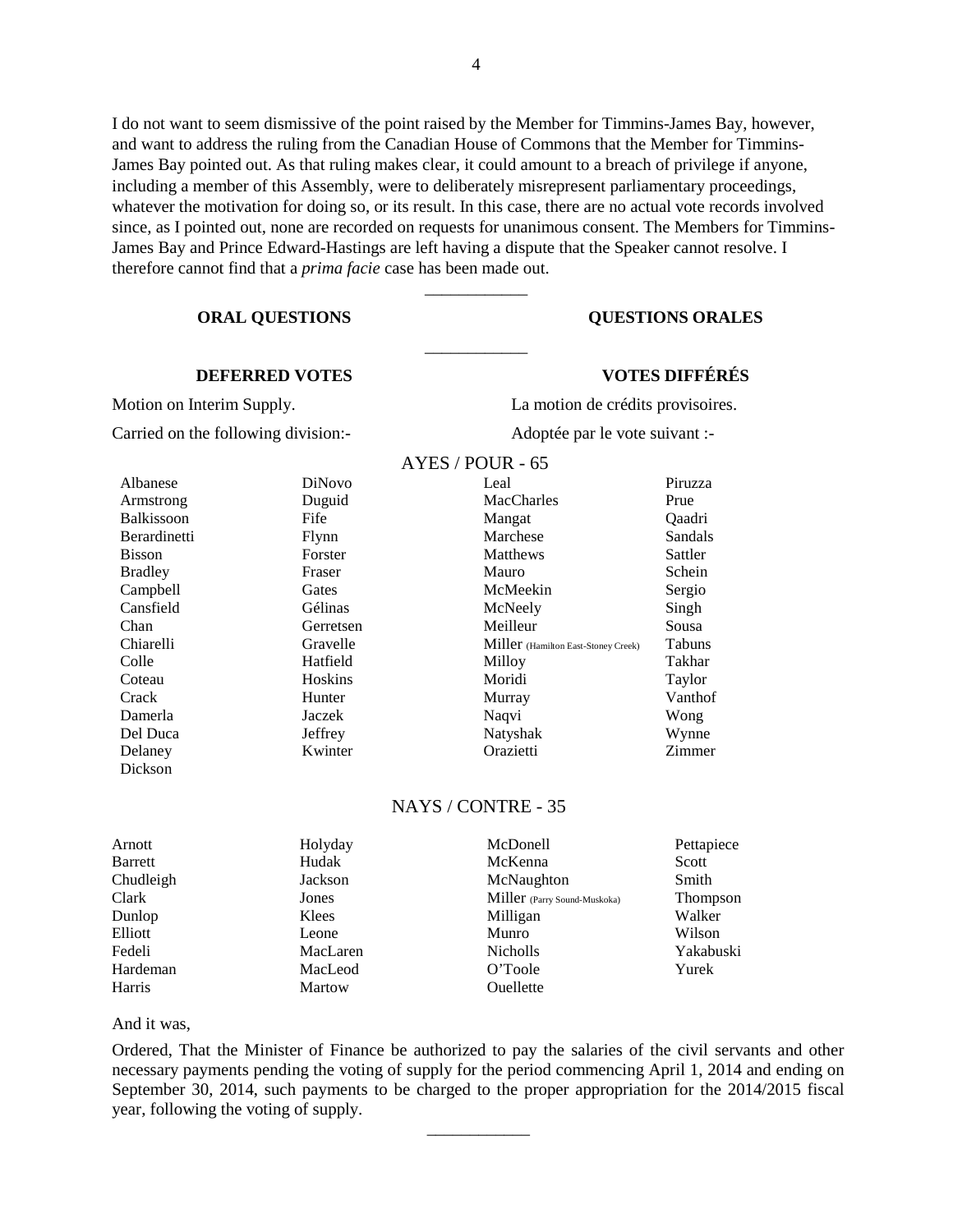Motion for Concurrence in Supply for the Ministry of Finance.

Motion portant Adoption du budget des dépenses du ministère des Finances.

# Carried on the following division:- Adoptée par le vote suivant :-

### $AYES / POIIR - 65$

|                     |               | 111L011VU11<br>ັບປ                  |               |
|---------------------|---------------|-------------------------------------|---------------|
| Albanese            | <b>DiNovo</b> | Leal                                | Piruzza       |
| Armstrong           | Duguid        | MacCharles                          | Prue          |
| <b>Balkissoon</b>   | Fife          | Mangat                              | <b>Oaadri</b> |
| <b>Berardinetti</b> | Flynn         | Marchese                            | Sandals       |
| <b>Bisson</b>       | Forster       | Matthews                            | Sattler       |
| <b>Bradley</b>      | Fraser        | Mauro                               | Schein        |
| Campbell            | Gates         | McMeekin                            | Sergio        |
| Cansfield           | Gélinas       | McNeely                             | Singh         |
| Chan                | Gerretsen     | Meilleur                            | Sousa         |
| Chiarelli           | Gravelle      | Miller (Hamilton East-Stoney Creek) | Tabuns        |
| Colle               | Hatfield      | Milloy                              | Takhar        |
| Coteau              | Hoskins       | Moridi                              | Taylor        |
| Crack               | Hunter        | Murray                              | Vanthof       |
| Damerla             | Jaczek        | Naqvi                               | Wong          |
| Del Duca            | Jeffrey       | Natyshak                            | Wynne         |
| Delaney             | Kwinter       | Orazietti                           | Zimmer        |
| Dickson             |               |                                     |               |

# NAYS / CONTRE - 35

| Holyday  | McDonell                     | Pettapiece |
|----------|------------------------------|------------|
| Hudak    | McKenna                      | Scott      |
| Jackson  | McNaughton                   | Smith      |
| Jones    | Miller (Parry Sound-Muskoka) | Thompson   |
| Klees    | Milligan                     | Walker     |
| Leone    | Munro                        | Wilson     |
| MacLaren | <b>Nicholls</b>              | Yakabuski  |
| MacLeod  | O'Toole                      | Yurek      |
| Martow   | Ouellette                    |            |
|          |                              |            |

And Supply was accordingly concurred in. En conséquence, le budget des dépenses est

Motion for Concurrence in Supply for the Ministry of Tourism, Culture and Sport.

Carried on the following division:-<br>
Adoptée par le vote suivant :-

adopté.

Motion portant Adoption du budget des dépenses du ministère du Tourisme, de la Culture et du Sport.

|                     | AYES / POUR - 65 |                                     |               |
|---------------------|------------------|-------------------------------------|---------------|
| Albanese            | <b>DiNovo</b>    | Leal                                | Piruzza       |
| Armstrong           | Duguid           | <b>MacCharles</b>                   | Prue          |
| <b>Balkissoon</b>   | Fife             | Mangat                              | <b>Oaadri</b> |
| <b>Berardinetti</b> | Flynn            | Marchese                            | Sandals       |
| <b>Bisson</b>       | Forster          | <b>Matthews</b>                     | Sattler       |
| <b>Bradley</b>      | Fraser           | Mauro                               | Schein        |
| Campbell            | Gates            | McMeekin                            | Sergio        |
| Cansfield           | Gélinas          | McNeely                             | Singh         |
| Chan                | Gerretsen        | Meilleur                            | Sousa         |
| Chiarelli           | Gravelle         | Miller (Hamilton East-Stoney Creek) | <b>Tabuns</b> |
| Colle               | Hatfield         | Milloy                              | Takhar        |
| Coteau              | <b>Hoskins</b>   | Moridi                              | Taylor        |
| Crack               | Hunter           | Murray                              | Vanthof       |

5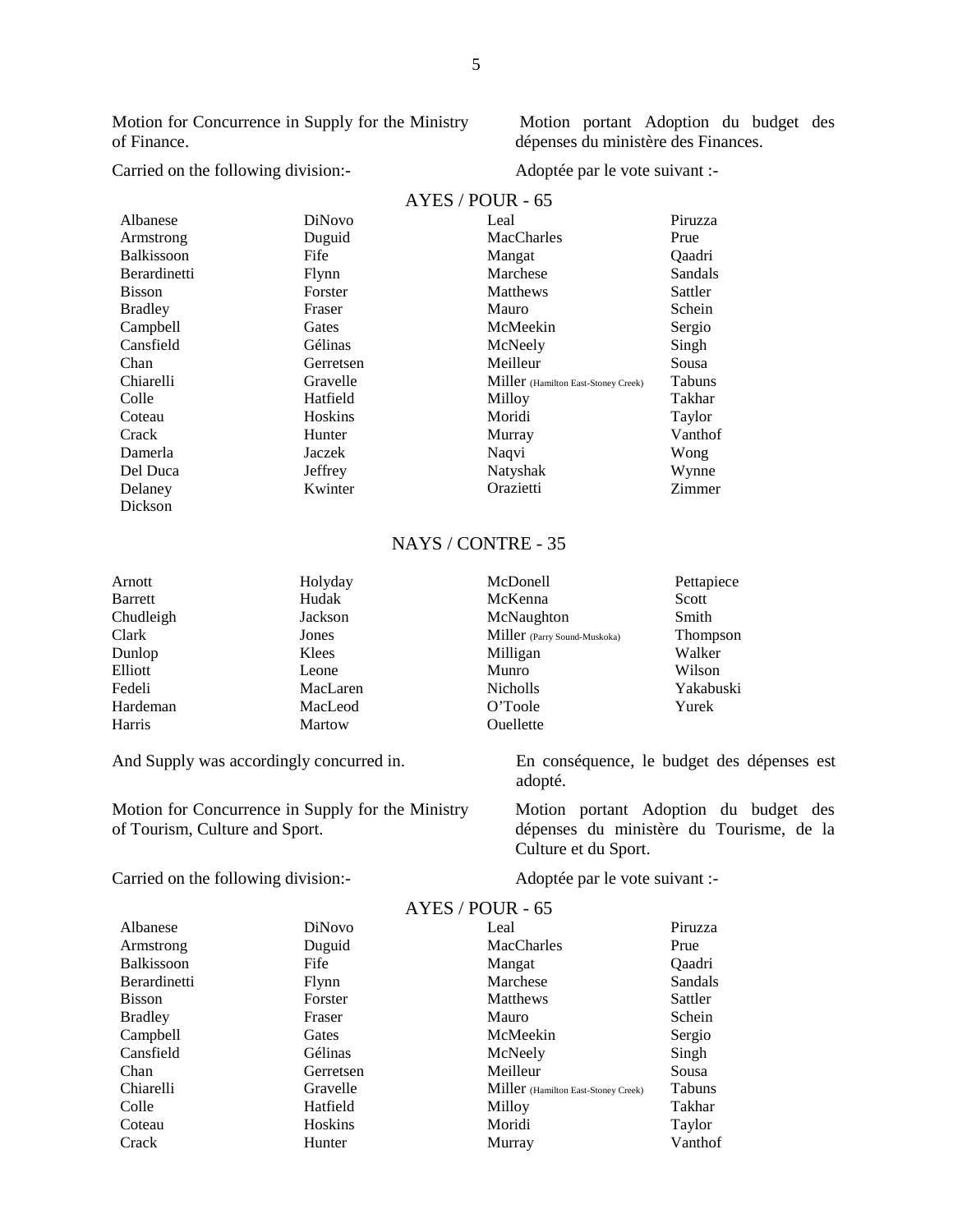| Damerla  | Jaczek  | Nagvi     | Wong   |
|----------|---------|-----------|--------|
| Del Duca | Jeffrey | Natyshak  | Wynne  |
| Delaney  | Kwinter | Orazietti | Zimmer |
| Dickson  |         |           |        |

| Arnott         | Holyday  | McDonell                     | Pettapiece      |
|----------------|----------|------------------------------|-----------------|
| <b>Barrett</b> | Hudak    | McKenna                      | Scott           |
| Chudleigh      | Jackson  | McNaughton                   | Smith           |
| Clark          | Jones    | Miller (Parry Sound-Muskoka) | <b>Thompson</b> |
| Dunlop         | Klees    | Milligan                     | Walker          |
| Elliott        | Leone    | Munro                        | Wilson          |
| Fedeli         | MacLaren | <b>Nicholls</b>              | Yakabuski       |
| Hardeman       | MacLeod  | O'Toole                      | Yurek           |
| Harris         | Martow   | Ouellette                    |                 |

And Supply was accordingly concurred in. En conséquence, le budget des dépenses est

Motion for Concurrence in Supply for the Ministry of Health and Long-Term Care.

Carried on the following division:-<br>
Adoptée par le vote suivant :-

Motion portant Adoption du budget des dépenses du ministère de la Santé et des Soins

adopté.

de longue durée.

|                     | AYES / POUR - 65 |                                     |               |
|---------------------|------------------|-------------------------------------|---------------|
| Albanese            | <b>DiNovo</b>    | Leal                                | Piruzza       |
| Armstrong           | Duguid           | MacCharles                          | Prue          |
| <b>Balkissoon</b>   | Fife             | Mangat                              | <b>Oaadri</b> |
| <b>Berardinetti</b> | Flynn            | Marchese                            | Sandals       |
| <b>Bisson</b>       | Forster          | <b>Matthews</b>                     | Sattler       |
| <b>Bradley</b>      | Fraser           | Mauro                               | Schein        |
| Campbell            | Gates            | McMeekin                            | Sergio        |
| Cansfield           | Gélinas          | McNeely                             | Singh         |
| Chan                | Gerretsen        | Meilleur                            | Sousa         |
| Chiarelli           | Gravelle         | Miller (Hamilton East-Stoney Creek) | <b>Tabuns</b> |
| Colle               | Hatfield         | Milloy                              | Takhar        |
| Coteau              | <b>Hoskins</b>   | Moridi                              | Taylor        |
| Crack               | Hunter           | Murray                              | Vanthof       |
| Damerla             | Jaczek           | Naqvi                               | Wong          |
| Del Duca            | Jeffrey          | Natyshak                            | Wynne         |
| Delaney             | Kwinter          | Orazietti                           | Zimmer        |
| Dickson             |                  |                                     |               |

# NAYS / CONTRE - 35

| Arnott    | Holyday  | McDonell                     | Pettapiece |
|-----------|----------|------------------------------|------------|
| Barrett   | Hudak    | McKenna                      | Scott      |
| Chudleigh | Jackson  | McNaughton                   | Smith      |
| Clark     | Jones    | Miller (Parry Sound-Muskoka) | Thompson   |
| Dunlop    | Klees    | Milligan                     | Walker     |
| Elliott   | Leone    | Munro                        | Wilson     |
| Fedeli    | MacLaren | <b>Nicholls</b>              | Yakabuski  |
| Hardeman  | MacLeod  | O'Toole                      | Yurek      |
| Harris    | Martow   | Ouellette                    |            |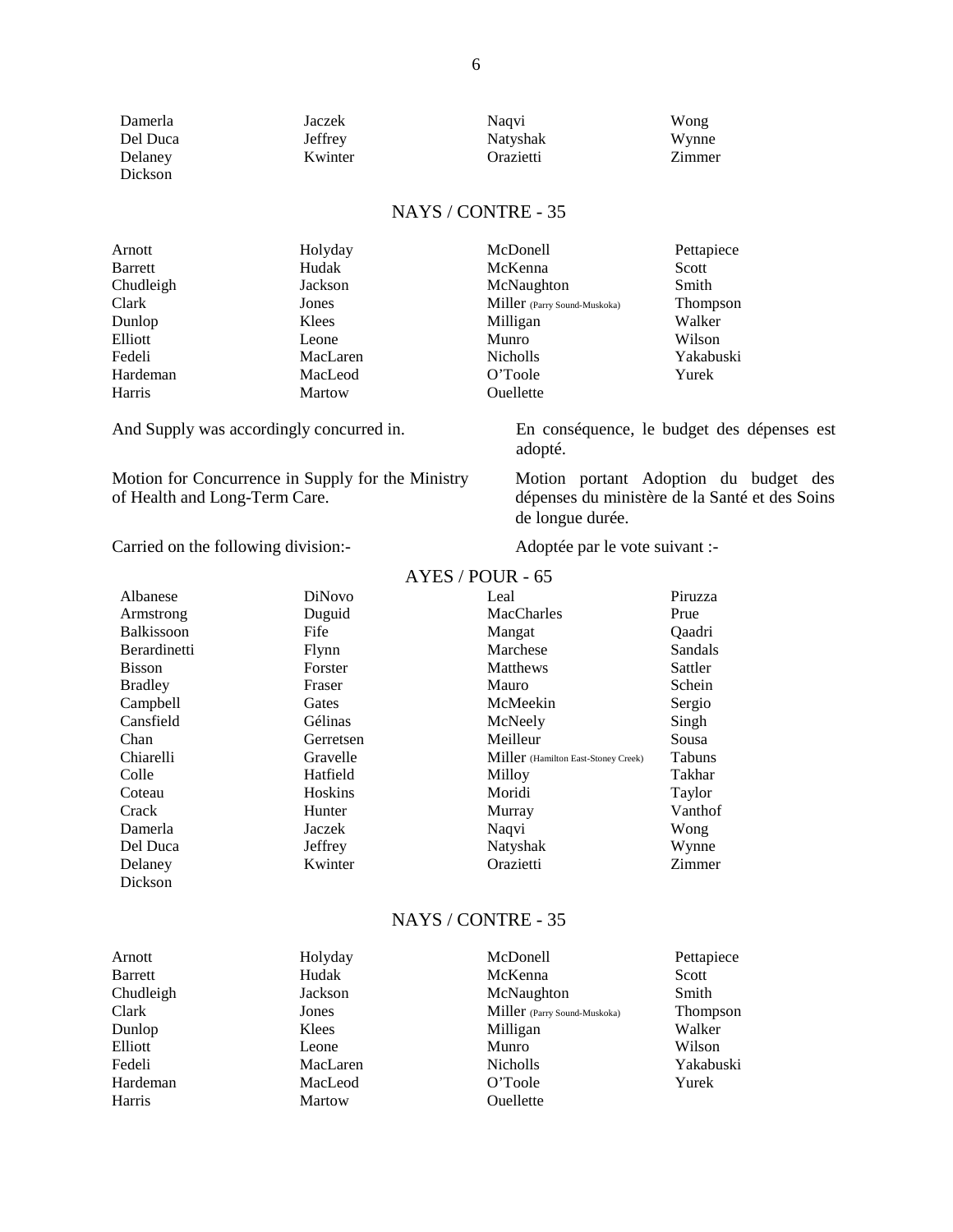Motion for Concurrence in Supply for the Ministry of Transportation.

Carried on the following division:- Adoptée par le vote suivant :-

And Supply was accordingly concurred in. En conséquence, le budget des dépenses est adopté.

> Motion portant Adoption du budget des dépenses du ministère des Transports.

| AYES / POUR - 65 |  |
|------------------|--|
|                  |  |

| Albanese            | <b>DiNovo</b> | Leal                                | Piruzza |
|---------------------|---------------|-------------------------------------|---------|
| Armstrong           | Duguid        | MacCharles                          | Prue    |
| <b>Balkissoon</b>   | Fife          | Mangat                              | Qaadri  |
| <b>Berardinetti</b> | Flynn         | Marchese                            | Sandals |
| <b>Bisson</b>       | Forster       | Matthews                            | Sattler |
| <b>Bradley</b>      | Fraser        | Mauro                               | Schein  |
| Campbell            | Gates         | McMeekin                            | Sergio  |
| Cansfield           | Gélinas       | McNeely                             | Singh   |
| Chan                | Gerretsen     | Meilleur                            | Sousa   |
| Chiarelli           | Gravelle      | Miller (Hamilton East-Stoney Creek) | Tabuns  |
| Colle               | Hatfield      | Milloy                              | Takhar  |
| Coteau              | Hoskins       | Moridi                              | Taylor  |
| Crack               | Hunter        | Murray                              | Vanthof |
| Damerla             | Jaczek        | Naqvi                               | Wong    |
| Del Duca            | Jeffrey       | Natyshak                            | Wynne   |
| Delaney             | Kwinter       | Orazietti                           | Zimmer  |
| Dickson             |               |                                     |         |

### NAYS / CONTRE - 35

| Arnott         | Holyday  | McDonell                     | Pettapiece      |
|----------------|----------|------------------------------|-----------------|
| <b>Barrett</b> | Hudak    | McKenna                      | Scott           |
| Chudleigh      | Jackson  | McNaughton                   | Smith           |
| Clark          | Jones    | Miller (Parry Sound-Muskoka) | <b>Thompson</b> |
| Dunlop         | Klees    | Milligan                     | Walker          |
| Elliott        | Leone    | Munro                        | Wilson          |
| Fedeli         | MacLaren | <b>Nicholls</b>              | Yakabuski       |
| Hardeman       | MacLeod  | O'Toole                      | Yurek           |
| Harris         | Martow   | Ouellette                    |                 |
|                |          |                              |                 |

And Supply was accordingly concurred in. En conséquence, le budget des dépenses est

Motion for Concurrence in Supply for the Ministry of Aboriginal Affairs.

Motion portant Adoption du budget des dépenses du ministère des Affaires autochtones.

Carried on the following division:-<br>Adoptée par le vote suivant :-

| <b>DiNovo</b> | Leal                                | Piruzza        |
|---------------|-------------------------------------|----------------|
| Duguid        | MacCharles                          | Prue           |
| Fife          | Mangat                              | Oaadri         |
| Flynn         | Marchese                            | Sandals        |
| Forster       | Matthews                            | Sattler        |
| Fraser        | Mauro                               | Schein         |
| Gates         | McMeekin                            | Sergio         |
| Gélinas       | McNeely                             | Singh          |
| Gerretsen     | Meilleur                            | Sousa          |
| Gravelle      | Miller (Hamilton East-Stoney Creek) | Tabuns         |
|               |                                     | $111E9/100R_0$ |

# $\triangle VFS$  / POUR - 65

adopté.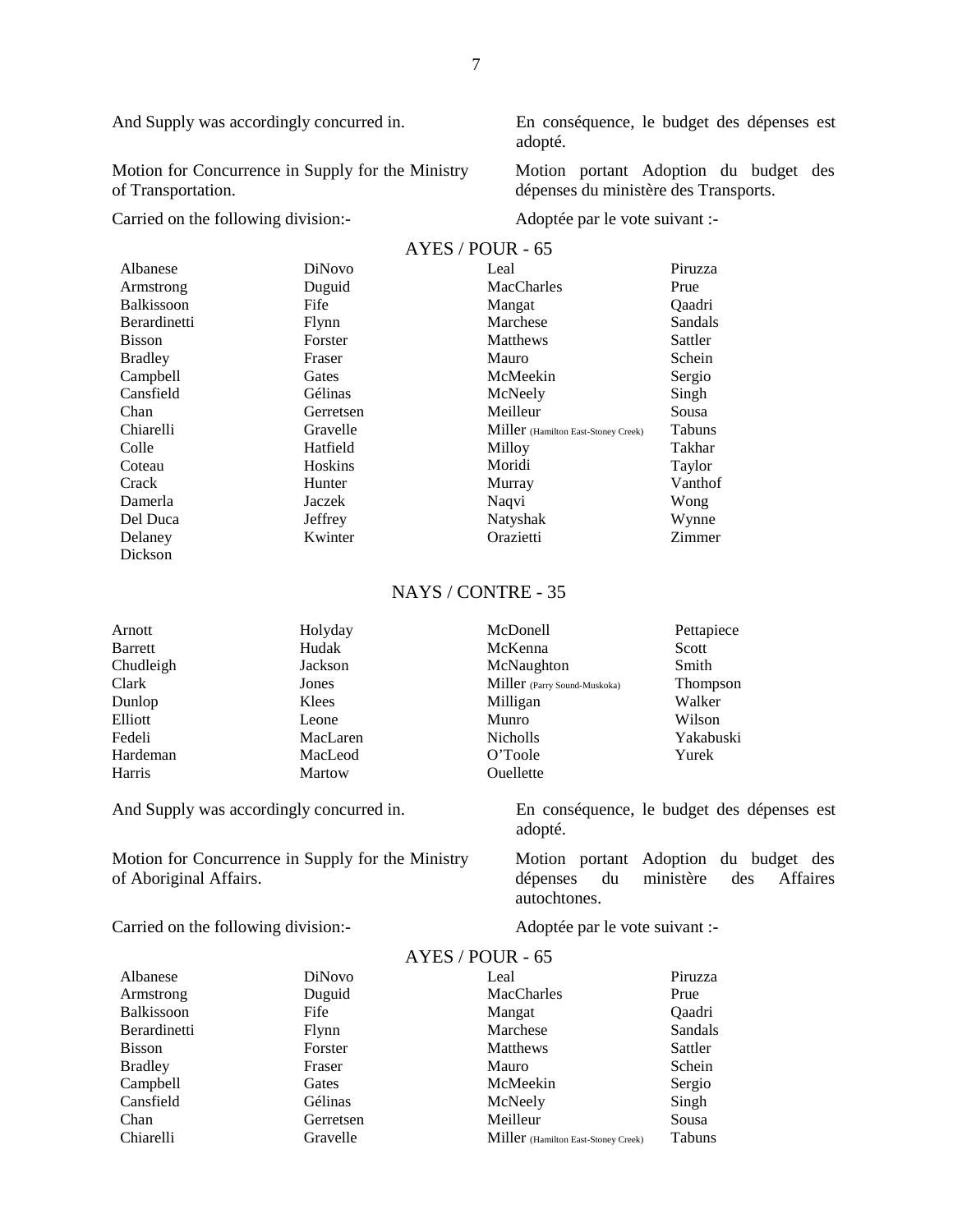| Colle    | Hatfield | Milloy    | Takhar  |
|----------|----------|-----------|---------|
| Coteau   | Hoskins  | Moridi    | Taylor  |
| Crack    | Hunter   | Murray    | Vanthof |
| Damerla  | Jaczek   | Naqvi     | Wong    |
| Del Duca | Jeffrey  | Natyshak  | Wynne   |
| Delaney  | Kwinter  | Orazietti | Zimmer  |
| Dickson  |          |           |         |

| Arnott         | Holyday  | McDonell                     | Pettapiece |
|----------------|----------|------------------------------|------------|
| <b>Barrett</b> | Hudak    | McKenna                      | Scott      |
| Chudleigh      | Jackson  | McNaughton                   | Smith      |
| Clark          | Jones    | Miller (Parry Sound-Muskoka) | Thompson   |
| Dunlop         | Klees    | Milligan                     | Walker     |
| Elliott        | Leone    | Munro                        | Wilson     |
| Fedeli         | MacLaren | <b>Nicholls</b>              | Yakabuski  |
| Hardeman       | MacLeod  | O'Toole                      | Yurek      |
| Harris         | Martow   | Ouellette                    |            |

And Supply was accordingly concurred in. En conséquence, le budget des dépenses est

Motion for Concurrence in Supply for the Ministry of Energy.

Carried on the following division:- Adoptée par le vote suivant :-

adopté. Motion portant Adoption du budget des

dépenses du ministère de l'Énergie.

#### AYES / POUR - 65

| Albanese            | <b>DiNovo</b> | Leal                                | Piruzza       |
|---------------------|---------------|-------------------------------------|---------------|
| Armstrong           | Duguid        | MacCharles                          | Prue          |
| <b>Balkissoon</b>   | Fife          | Mangat                              | <b>Oaadri</b> |
| <b>Berardinetti</b> | Flynn         | Marchese                            | Sandals       |
| <b>Bisson</b>       | Forster       | Matthews                            | Sattler       |
| <b>Bradley</b>      | Fraser        | Mauro                               | Schein        |
| Campbell            | Gates         | McMeekin                            | Sergio        |
| Cansfield           | Gélinas       | McNeely                             | Singh         |
| Chan                | Gerretsen     | Meilleur                            | Sousa         |
| Chiarelli           | Gravelle      | Miller (Hamilton East-Stoney Creek) | <b>Tabuns</b> |
| Colle               | Hatfield      | Milloy                              | Takhar        |
| Coteau              | Hoskins       | Moridi                              | Taylor        |
| Crack               | Hunter        | Murray                              | Vanthof       |
| Damerla             | Jaczek        | Naqvi                               | Wong          |
| Del Duca            | Jeffrey       | Natyshak                            | Wynne         |
| Delaney             | Kwinter       | Orazietti                           | Zimmer        |
| Dickson             |               |                                     |               |

# NAYS / CONTRE - 35

| Arnott         | Holyday  | McDonell                     | Pettapiece |
|----------------|----------|------------------------------|------------|
| <b>Barrett</b> | Hudak    | McKenna                      | Scott      |
| Chudleigh      | Jackson  | McNaughton                   | Smith      |
| Clark          | Jones    | Miller (Parry Sound-Muskoka) | Thompson   |
| Dunlop         | Klees    | Milligan                     | Walker     |
| Elliott        | Leone    | Munro                        | Wilson     |
| Fedeli         | MacLaren | <b>Nicholls</b>              | Yakabuski  |
| Hardeman       | MacLeod  | O'Toole                      | Yurek      |
| Harris         | Martow   | Ouellette                    |            |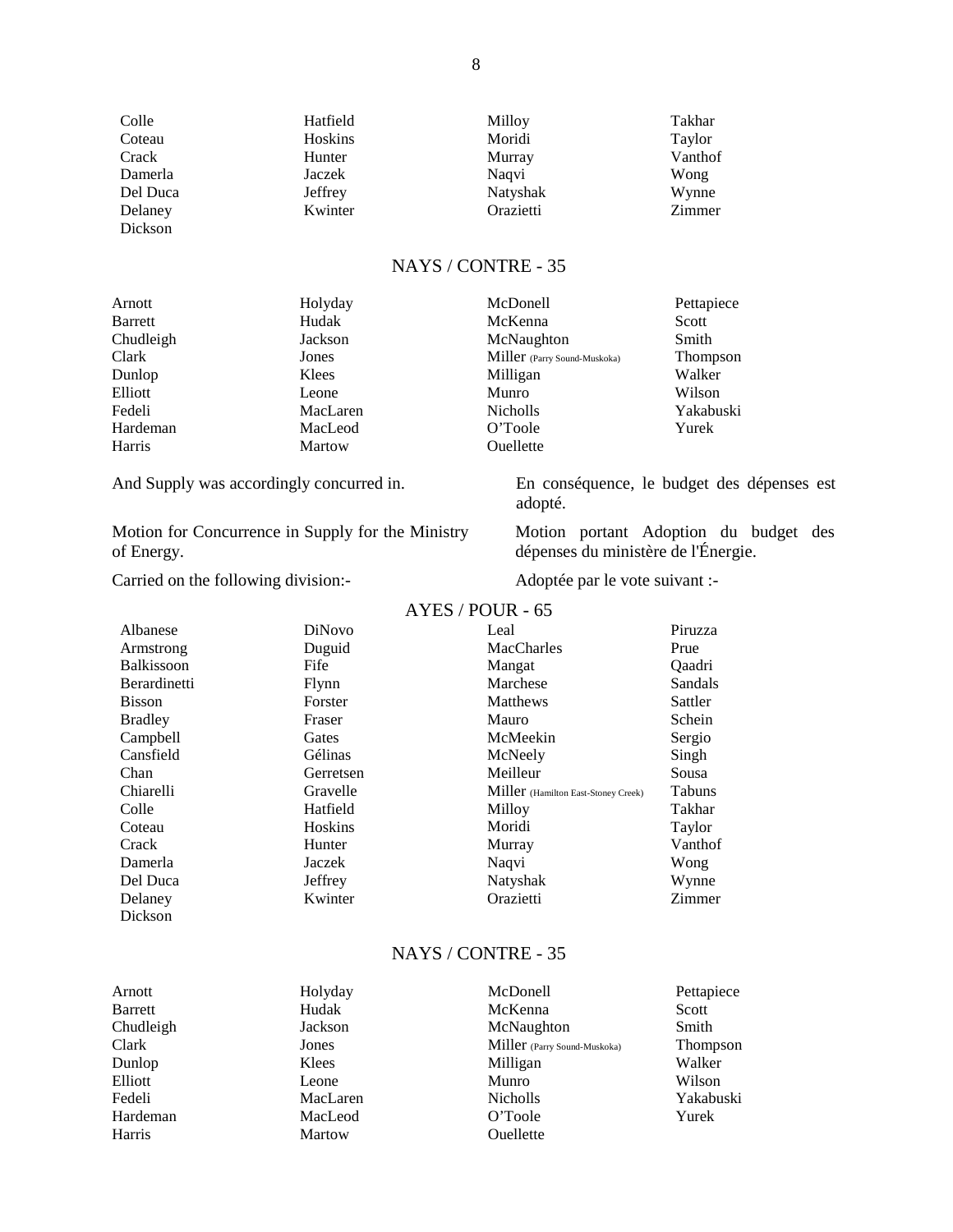Motion for Concurrence in Supply for the Ministry of Education.

Carried on the following division:-<br>
Adoptée par le vote suivant :-

And Supply was accordingly concurred in. En conséquence, le budget des dépenses est adopté.

> Motion portant Adoption du budget des dépenses du ministère de l'Éducation.

|                     |               | AYES / POUR - 65                    |               |
|---------------------|---------------|-------------------------------------|---------------|
| Albanese            | <b>DiNovo</b> | Leal                                | Piruzza       |
| Armstrong           | Duguid        | <b>MacCharles</b>                   | Prue          |
| <b>Balkissoon</b>   | Fife          | Mangat                              | <b>Oaadri</b> |
| <b>Berardinetti</b> | Flynn         | Marchese                            | Sandals       |
| <b>Bisson</b>       | Forster       | Matthews                            | Sattler       |
| <b>Bradley</b>      | Fraser        | Mauro                               | Schein        |
| Campbell            | Gates         | McMeekin                            | Sergio        |
| Cansfield           | Gélinas       | McNeely                             | Singh         |
| Chan                | Gerretsen     | Meilleur                            | Sousa         |
| Chiarelli           | Gravelle      | Miller (Hamilton East-Stoney Creek) | <b>Tabuns</b> |
| Colle               | Hatfield      | Milloy                              | Takhar        |
| Coteau              | Hoskins       | Moridi                              | Taylor        |
| Crack               | Hunter        | Murray                              | Vanthof       |
| Damerla             | Jaczek        | Naqvi                               | Wong          |
| Del Duca            | Jeffrey       | Natyshak                            | Wynne         |
| Delaney             | Kwinter       | Orazietti                           | Zimmer        |
| Dickson             |               |                                     |               |

# NAYS / CONTRE - 35

| Arnott    | Holyday  | McDonell                     | Pettapiece |
|-----------|----------|------------------------------|------------|
| Barrett   | Hudak    | McKenna                      | Scott      |
| Chudleigh | Jackson  | McNaughton                   | Smith      |
| Clark     | Jones    | Miller (Parry Sound-Muskoka) | Thompson   |
| Dunlop    | Klees    | Milligan                     | Walker     |
| Elliott   | Leone    | Munro                        | Wilson     |
| Fedeli    | MacLaren | <b>Nicholls</b>              | Yakabuski  |
| Hardeman  | MacLeod  | O'Toole                      | Yurek      |
| Harris    | Martow   | Ouellette                    |            |

And Supply was accordingly concurred in. En conséquence, le budget des dépenses est

Motion for Concurrence in Supply for the Ministry of Infrastructure.

Motion portant Adoption du budget des dépenses du ministère de l'Infrastructure.

Carried on the following division:-<br>
Adoptée par le vote suivant :-

adopté.

| Albanese       | <b>DiNovo</b> | Leal                                | Piruzza |
|----------------|---------------|-------------------------------------|---------|
| Armstrong      | Duguid        | MacCharles                          | Prue    |
| Balkissoon     | Fife          | Mangat                              | Oaadri  |
| Berardinetti   | Flynn         | Marchese                            | Sandals |
| <b>Bisson</b>  | Forster       | Matthews                            | Sattler |
| <b>Bradley</b> | Fraser        | Mauro                               | Schein  |
| Campbell       | Gates         | McMeekin                            | Sergio  |
| Cansfield      | Gélinas       | McNeely                             | Singh   |
| Chan           | Gerretsen     | Meilleur                            | Sousa   |
| Chiarelli      | Gravelle      | Miller (Hamilton East-Stoney Creek) | Tabuns  |
|                |               |                                     |         |

# $AYES / POIIR - 65$

9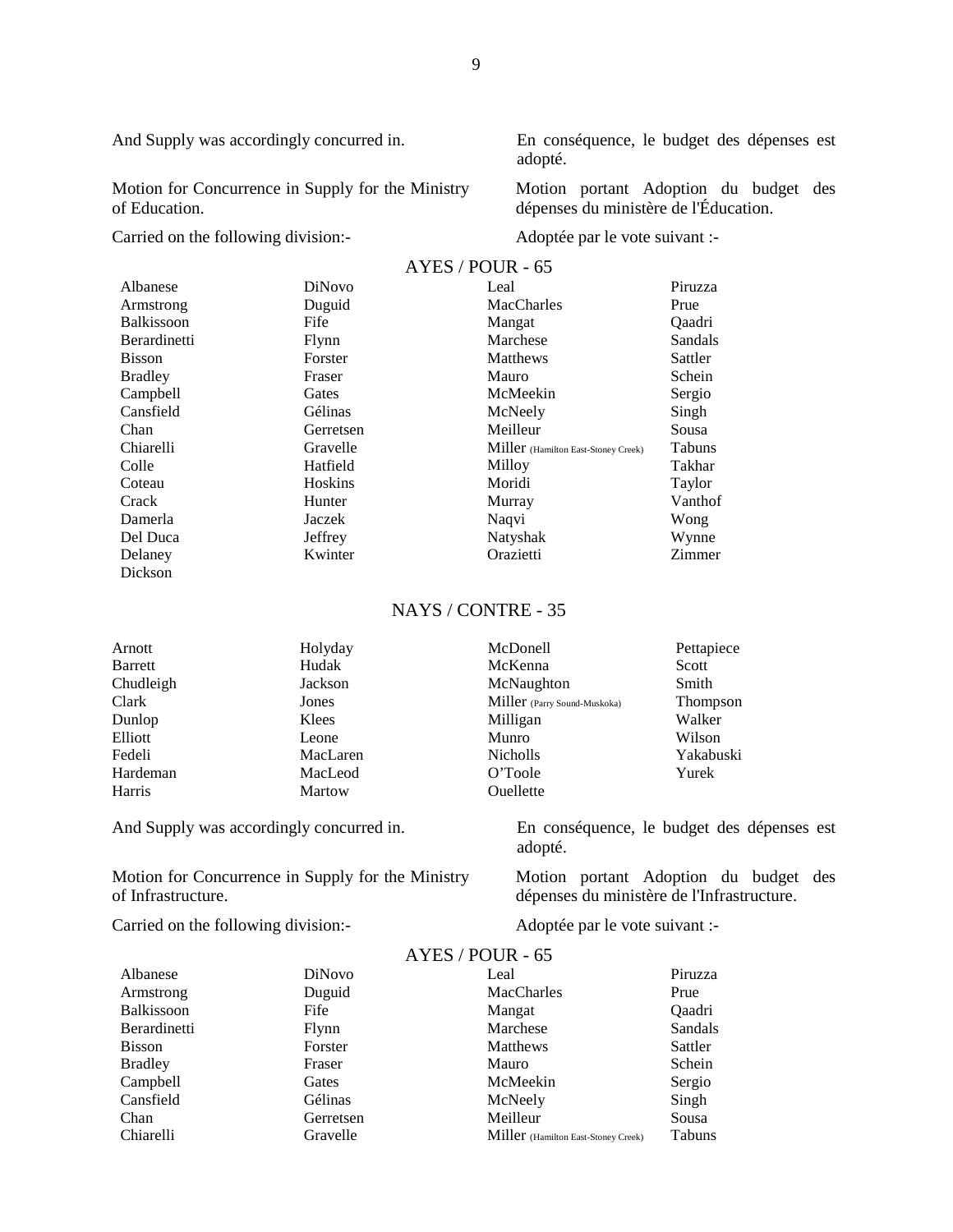| Colle    | Hatfield | Milloy    | Takhar  |
|----------|----------|-----------|---------|
| Coteau   | Hoskins  | Moridi    | Taylor  |
| Crack    | Hunter   | Murray    | Vanthof |
| Damerla  | Jaczek   | Naqvi     | Wong    |
| Del Duca | Jeffrey  | Natyshak  | Wynne   |
| Delaney  | Kwinter  | Orazietti | Zimmer  |
| Dickson  |          |           |         |

| Arnott         | Holyday  | McDonell                     | Pettapiece      |
|----------------|----------|------------------------------|-----------------|
| <b>Barrett</b> | Hudak    | McKenna                      | Scott           |
| Chudleigh      | Jackson  | McNaughton                   | Smith           |
| Clark          | Jones    | Miller (Parry Sound-Muskoka) | <b>Thompson</b> |
| Dunlop         | Klees    | Milligan                     | Walker          |
| Elliott        | Leone    | Munro                        | Wilson          |
| Fedeli         | MacLaren | <b>Nicholls</b>              | Yakabuski       |
| Hardeman       | MacLeod  | O'Toole                      | Yurek           |
| Harris         | Martow   | Ouellette                    |                 |

And Supply was accordingly concurred in. En conséquence, le budget des dépenses est

Motion for Concurrence in Supply for the Ministry of Children and Youth Services.

Carried on the following division:- Adoptée par le vote suivant :-

adopté.

Motion portant Adoption du budget des dépenses du ministère des Services à l'enfance et à la jeunesse.

|                   |                | AYES / POUR - 65                    |               |
|-------------------|----------------|-------------------------------------|---------------|
| Albanese          | <b>DiNovo</b>  | Leal                                | Piruzza       |
| Armstrong         | Duguid         | <b>MacCharles</b>                   | Prue          |
| <b>Balkissoon</b> | Fife           | Mangat                              | <b>Oaadri</b> |
| Berardinetti      | Flynn          | Marchese                            | Sandals       |
| <b>Bisson</b>     | Forster        | Matthews                            | Sattler       |
| <b>Bradley</b>    | Fraser         | Mauro                               | Schein        |
| Campbell          | Gates          | McMeekin                            | Sergio        |
| Cansfield         | <b>Gélinas</b> | McNeely                             | Singh         |
| Chan              | Gerretsen      | Meilleur                            | Sousa         |
| Chiarelli         | Gravelle       | Miller (Hamilton East-Stoney Creek) | Tabuns        |
| Colle             | Hatfield       | Milloy                              | Takhar        |
| Coteau            | Hoskins        | Moridi                              | Taylor        |
| Crack             | Hunter         | Murray                              | Vanthof       |
| Damerla           | Jaczek         | Naqvi                               | Wong          |
| Del Duca          | Jeffrey        | Natyshak                            | Wynne         |
| Delaney           | Kwinter        | Orazietti                           | Zimmer        |
| Dickson           |                |                                     |               |

# NAYS / CONTRE - 35

| Arnott         | Holyday  | McDonell                     | Pettapiece |
|----------------|----------|------------------------------|------------|
| <b>Barrett</b> | Hudak    | McKenna                      | Scott      |
| Chudleigh      | Jackson  | McNaughton                   | Smith      |
| Clark          | Jones    | Miller (Parry Sound-Muskoka) | Thompson   |
| Dunlop         | Klees    | Milligan                     | Walker     |
| Elliott        | Leone    | Munro                        | Wilson     |
| Fedeli         | MacLaren | <b>Nicholls</b>              | Yakabuski  |
| Hardeman       | MacLeod  | O'Toole                      | Yurek      |
| Harris         | Martow   | Ouellette                    |            |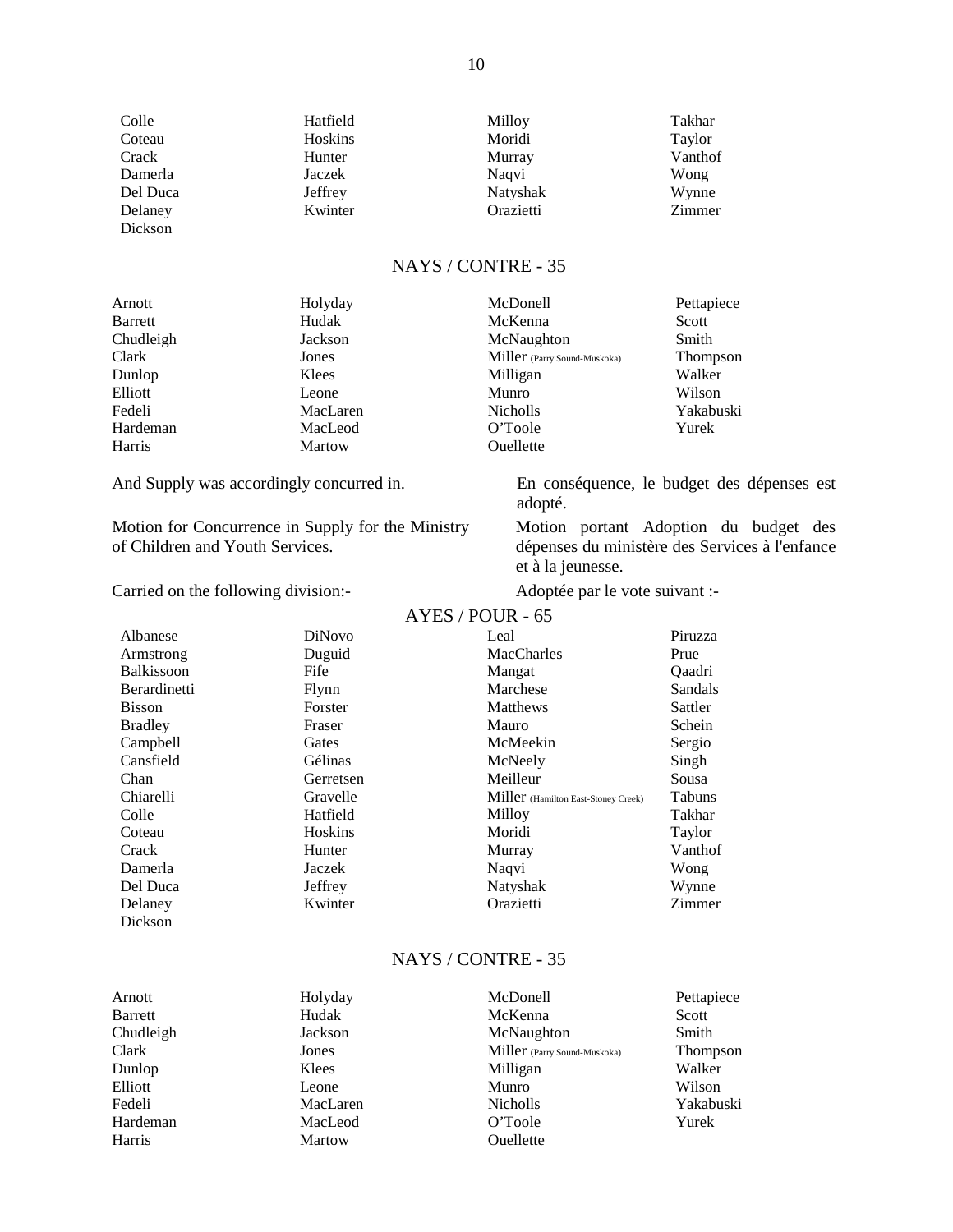Motion for Concurrence in Supply for the Office of Francophone Affairs.

Carried on the following division:- Adoptée par le vote suivant :-

Dickson

And Supply was accordingly concurred in. En conséquence, le budget des dépenses est adopté.

> Motion portant Adoption du budget des<br>dépenses de l'Office des affaires dépenses de l'Office des affaires francophones.

|                   | AYES / POUR - 65 |                                     |               |
|-------------------|------------------|-------------------------------------|---------------|
| Albanese          | DiNovo           | Leal                                | Piruzza       |
| Armstrong         | Duguid           | MacCharles                          | Prue          |
| <b>Balkissoon</b> | Fife             | Mangat                              | <b>Oaadri</b> |
| Berardinetti      | Flynn            | Marchese                            | Sandals       |
| <b>Bisson</b>     | Forster          | Matthews                            | Sattler       |
| <b>Bradley</b>    | Fraser           | Mauro                               | Schein        |
| Campbell          | Gates            | McMeekin                            | Sergio        |
| Cansfield         | Gélinas          | McNeely                             | Singh         |
| Chan              | Gerretsen        | Meilleur                            | Sousa         |
| Chiarelli         | Gravelle         | Miller (Hamilton East-Stoney Creek) | Tabuns        |
| Colle             | Hatfield         | Milloy                              | Takhar        |
| Coteau            | Hoskins          | Moridi                              | Taylor        |
| Crack             | Hunter           | Murray                              | Vanthof       |
| Damerla           | Jaczek           | Naqvi                               | Wong          |
| Del Duca          | Jeffrey          | Natyshak                            | Wynne         |
| Delaney           | Kwinter          | Orazietti                           | Zimmer        |

### NAYS / CONTRE - 35

| Arnott         | Holyday  | McDonell                     | Pettapiece |
|----------------|----------|------------------------------|------------|
| <b>Barrett</b> | Hudak    | McKenna                      | Scott      |
| Chudleigh      | Jackson  | McNaughton                   | Smith      |
| Clark          | Jones    | Miller (Parry Sound-Muskoka) | Thompson   |
| Dunlop         | Klees    | Milligan                     | Walker     |
| Elliott        | Leone    | Munro                        | Wilson     |
| Fedeli         | MacLaren | <b>Nicholls</b>              | Yakabuski  |
| Hardeman       | MacLeod  | O'Toole                      | Yurek      |
| Harris         | Martow   | Ouellette                    |            |

And Supply was accordingly concurred in. En conséquence, le budget des dépenses est

Motion for Concurrence in Supply for the Ministry of Consumer Services.

Carried on the following division:-<br>
Adoptée par le vote suivant :-

Motion portant Adoption du budget des dépenses du ministère des Services aux

#### AYES / POUR - 65

adopté.

consommateurs.

| Albanese       | DiNovo  | Leal       | Piruzza |
|----------------|---------|------------|---------|
| Armstrong      | Duguid  | MacCharles | Prue    |
| Balkissoon     | Fife    | Mangat     | Qaadri  |
| Berardinetti   | Flynn   | Marchese   | Sandals |
| <b>Bisson</b>  | Forster | Matthews   | Sattler |
| <b>Bradley</b> | Fraser  | Mauro      | Schein  |
| Campbell       | Gates   | McMeekin   | Sergio  |
| Cansfield      | Gélinas | McNeely    | Singh   |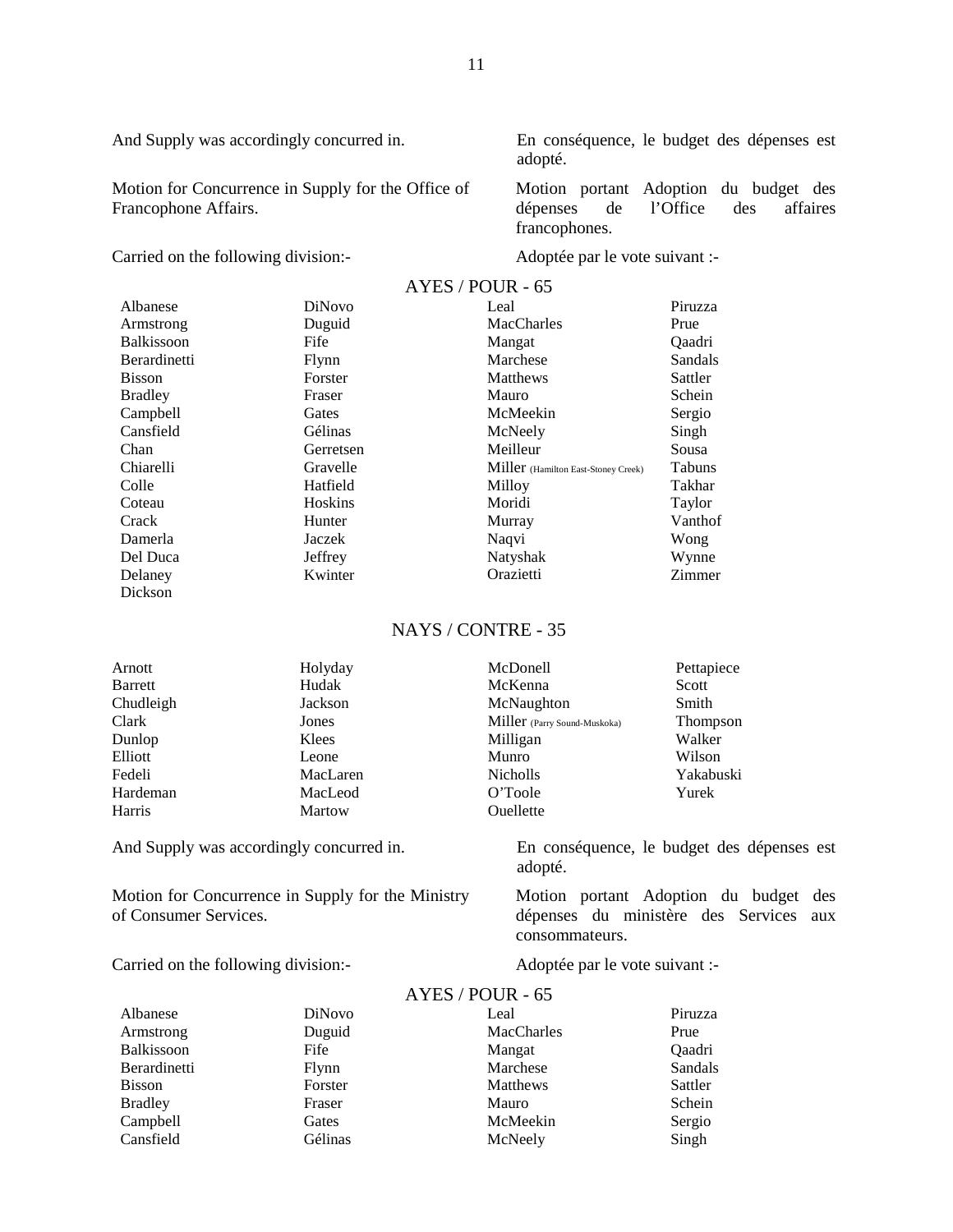| Chan      | Gerretsen | Meilleur                            | Sousa   |
|-----------|-----------|-------------------------------------|---------|
| Chiarelli | Gravelle  | Miller (Hamilton East-Stoney Creek) | Tabuns  |
| Colle     | Hatfield  | Milloy                              | Takhar  |
| Coteau    | Hoskins   | Moridi                              | Taylor  |
| Crack     | Hunter    | Murray                              | Vanthof |
| Damerla   | Jaczek    | Naqvi                               | Wong    |
| Del Duca  | Jeffrey   | Natyshak                            | Wynne   |
| Delaney   | Kwinter   | Orazietti                           | Zimmer  |
| Dickson   |           |                                     |         |

adopté.

| Arnott         | Holyday  | McDonell                     | Pettapiece      |
|----------------|----------|------------------------------|-----------------|
| <b>Barrett</b> | Hudak    | McKenna                      | Scott           |
| Chudleigh      | Jackson  | McNaughton                   | Smith           |
| Clark          | Jones    | Miller (Parry Sound-Muskoka) | <b>Thompson</b> |
| Dunlop         | Klees    | Milligan                     | Walker          |
| Elliott        | Leone    | Munro                        | Wilson          |
| Fedeli         | MacLaren | <b>Nicholls</b>              | Yakabuski       |
| Hardeman       | MacLeod  | O'Toole                      | Yurek           |
| Harris         | Martow   | Ouellette                    |                 |

And Supply was accordingly concurred in. En conséquence, le budget des dépenses est

The House recessed at 12:11 p.m.  $\hat{A}$  12 h 11, l'Assemblée a suspendu la séance.

### **3:00 P.M. 15 H**

**REPORTS BY COMMITTEES RAPPORTS DES COMITÉS**

The Speaker addressed the House:- Le Président s'adresse à l'Assemblée :-

Standing Order 63(a) provides that "the Standing Committee on Estimates shall present one report with respect to all of the Estimates and Supplementary Estimates considered pursuant to Standing Orders 60 and 62 no later than the third Thursday in November of each calendar year".

\_\_\_\_\_\_\_\_\_\_\_\_

\_\_\_\_\_\_\_\_\_\_\_\_

The House not having received a report from the Standing Committee on Estimates for certain offices on Thursday, November 21, 2013, as required by the Standing Orders of this House, pursuant to Standing Order 63(b) the Estimates before the Committee of the Office of the Assembly, Office of the Auditor General, Office of the Chief Electoral Officer, and Ombudsman Ontario are deemed to be passed by the Committee and are deemed to be reported to and received by the House.

Pursuant to Standing Order 61(b), the Estimates (2013-2014) of the following offices, not having been selected for consideration, were deemed to be received and concurred in:-

| OFFICE OF THE ASSEMBLY                    |               |             |
|-------------------------------------------|---------------|-------------|
| 201 Office of the Assembly                | <sup>\$</sup> | 127,779,300 |
| 202 Commission $(er)'s$                   |               | 30,517,800  |
| OFFICE OF THE AUDITOR GENERAL             |               |             |
| 2501 Office of the Auditor General        | <sup>\$</sup> | 16.024.000  |
| OFFICE OF THE CHIEF ELECTORAL OFFICER     |               |             |
| 501 Office of the Chief Electoral Officer | S             | 18,247,000  |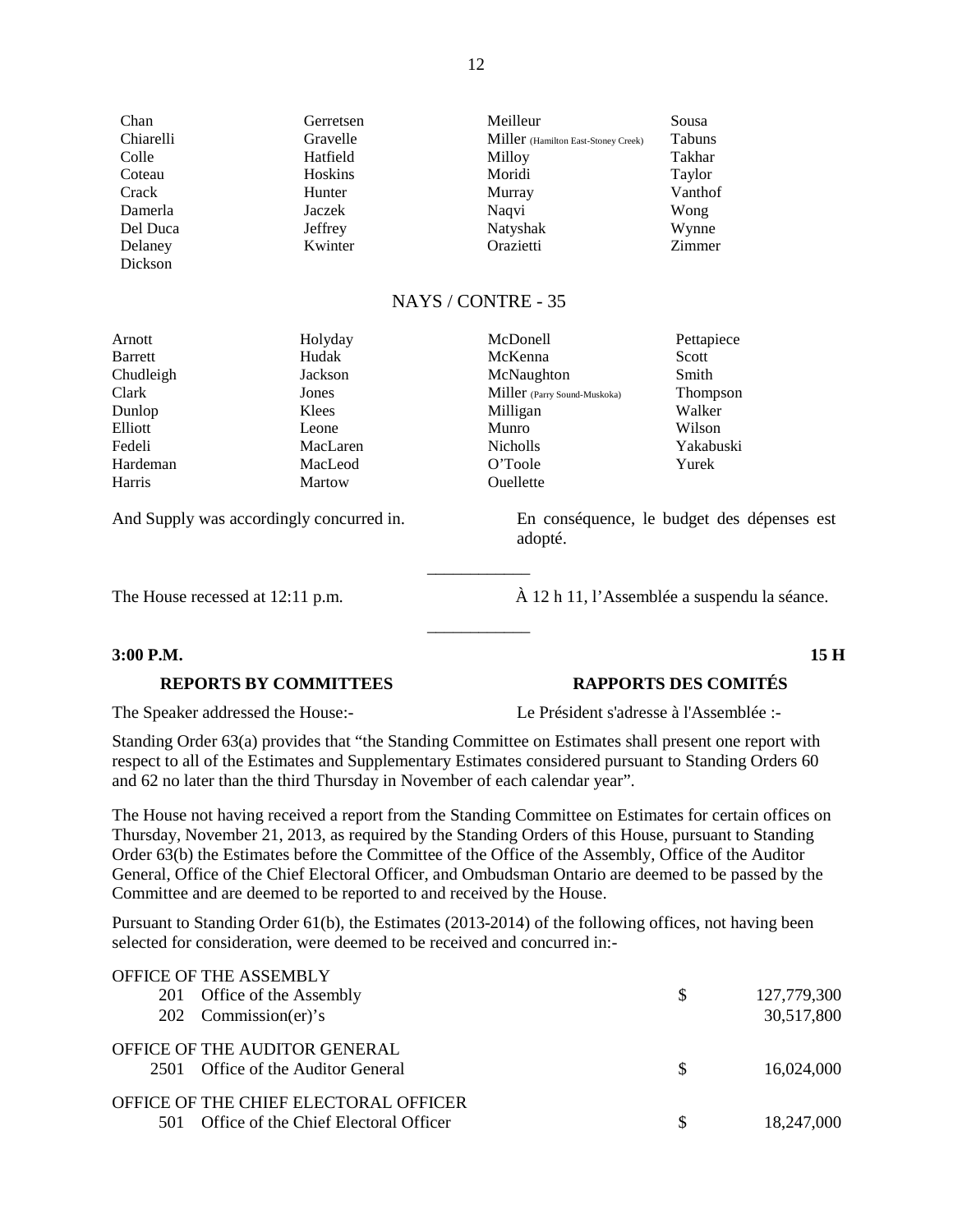#### OMBUDSMAN ONTARIO

2301 Ombudsman Ontario \$ 11,288,100

The following Bills were introduced and read the first time:-

Bill 163, An Act to amend the Municipal Elections Act, 1996 to allow the City of Toronto to adopt an alternative voting system. Mr. Schein.

Bill 164, An Act to authorize the expenditure of certain amounts for the fiscal year ending March 31, 2014. Hon. Mr. Sousa.

Bill 165, An Act to amend the Employment Standards Act, 2000 with respect to the minimum wage. Hon. Mr. Naqvi.

# **INTRODUCTION OF BILLS DÉPÔT DES PROJETS DE LOI**

Les projets de loi suivants sont présentés et lus une première fois :-

Projet de loi 163, Loi visant à modifier la Loi de 1996 sur les élections municipales afin de permettre à la cité de Toronto d'adopter un système de vote de remplacement. M. Schein.

Projet de loi 164, Loi autorisant l'utilisation de certaines sommes pour l'exercice se terminant le 31 mars 2014. L'hon. M. Sousa.

Projet de loi 165, Loi modifiant la Loi de 2000 sur les normes d'emploi en ce qui concerne le salaire minimum. L'hon. M. Naqvi.

### **PETITIONS PÉTITIONS**

Eliminating fees on break open tickets (Sessional Paper No. P-198) Mr. Smith.

Avalon Public School in Orléans (Sessional Paper No. P-200) Mr. McNeely.

Soluble Reactive Phosphorus and Lake Ontario (Sessional Paper No. P-205) Mr. Dickson.

Occupational diseases related to fire fighting (Sessional Paper No. P-214)  $M<sup>me</sup>$  Gélinas.

Huronia, Rideau and Southwestern Regional Centres (Sessional Paper No. P-218) Ms. Armstrong.

The Russel LCBO store in Lindsay (Sessional Paper No. P-219) Mr. Dickson and Ms. Scott.

Post Stroke physiotherapy (Sessional Paper No. P-223) Mr. O'Toole.

Ensuring that property owners are not responsible for payment of outstanding utility arrears where they are not the consumer (Sessional Paper No. P-226) Mr. Fedeli.

\_\_\_\_\_\_\_\_\_\_\_\_

Increasing the daily food allowance for seniors in long-term care (Sessional Paper No. P-227) Miss Taylor.

\_\_\_\_\_\_\_\_\_\_\_\_

# **ORDERS OF THE DAY ORDRE DU JOUR**

Second Reading of Bill 141, An Act to enact the Infrastructure for Jobs and Prosperity Act, 2013.

Debate resumed and after some time the House adjourned at 6:00 p.m.

Deuxième lecture du projet de loi 141, Loi édictant la Loi de 2013 sur l'infrastructure au service de l'emploi et de la prospérité.

Le débat reprend et après quelque temps, à 18 h, la chambre a ajourné ses travaux.

\_\_\_\_\_\_\_\_\_\_\_\_ le président

#### **DAVE LEVAC**

Speaker \_\_\_\_\_\_\_\_\_\_\_\_

13

\_\_\_\_\_\_\_\_\_\_\_\_